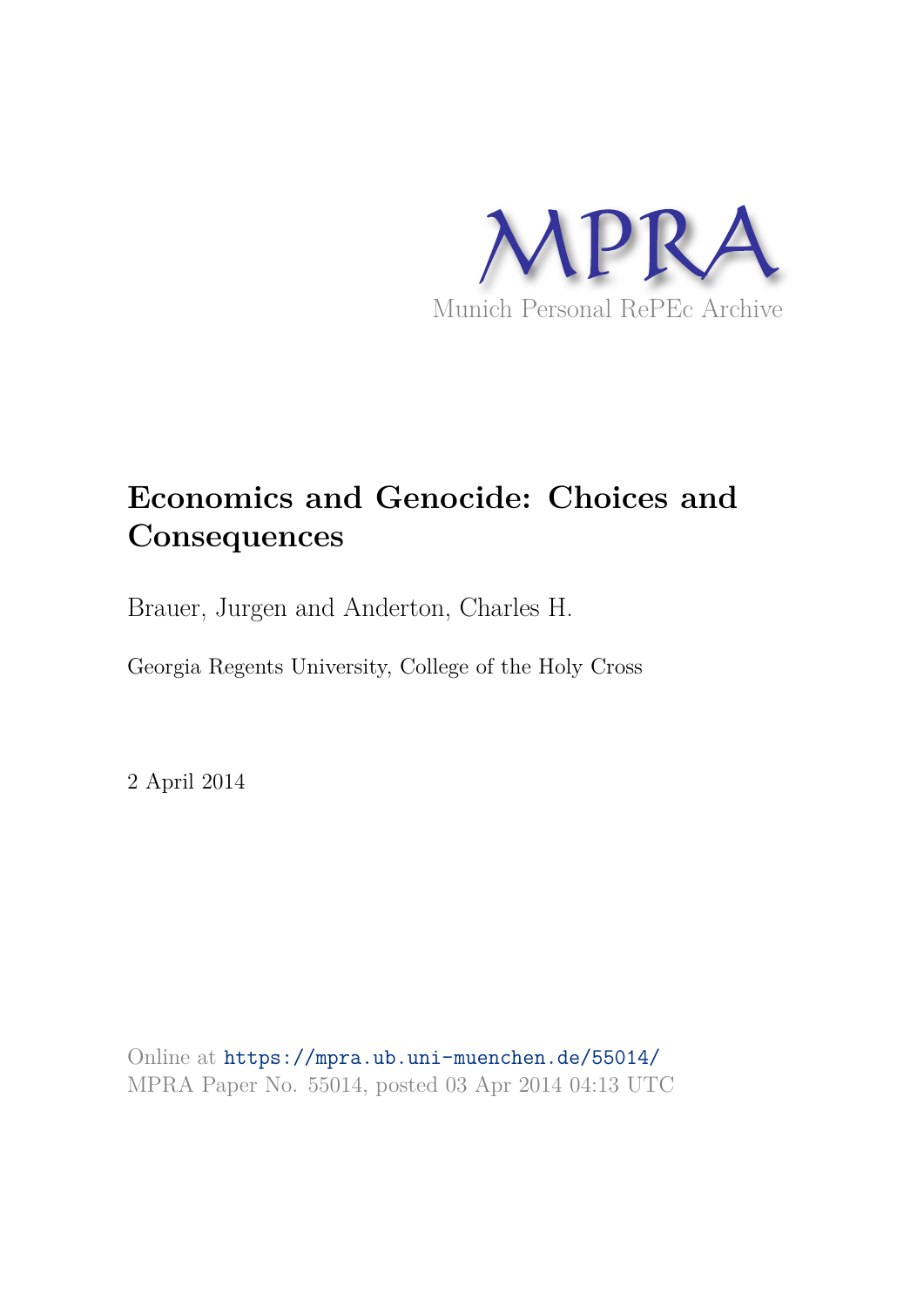# **Economics and Genocide: Choices and Consequences**

Jurgen Brauer<sup>a</sup> and Charles H. Anderton<sup>b</sup>

Invited paper for the *Seton Hall Journal of Diplomacy and International Relations* Spring/Summer 2014 © J. Brauer and C.H. Anderton

Draft (v4): April 2014

**Abstract**: Professional economists rarely write on questions of genocide. This surprises because a workhorse tool of the economics discipline concerns the analysis of behavior that takes place under constraints. All parties in genocide—perpetrators, victims, and third parties—face cost and resource constraints subject to which they seek to achieve their objectives, be it killing, surviving, or intervening. This essay characterizes and illustrates economic thinking about objectives, costs, and resources for each of the three groups. There is potentially much that economics can contribute to genocide studies and, vice versa, much that genocide scholars may learn from welcoming an economic perspective.

**Keywords**: Genocide, economics, constrained optimization, rational choice

**JEL codes**: A12, D00, D74, H87

- <sup>a</sup> Professor of Economics, Hull College of Business, Georgia Regents University, Augusta, GA, USA, and Visiting Professor, Department of Economics, Chulalongkorn University, Bangkok, Thailand.
- <sup>b</sup> Professor of Economics, Department of Economics, College of the Holy Cross, Worcester, MA, USA.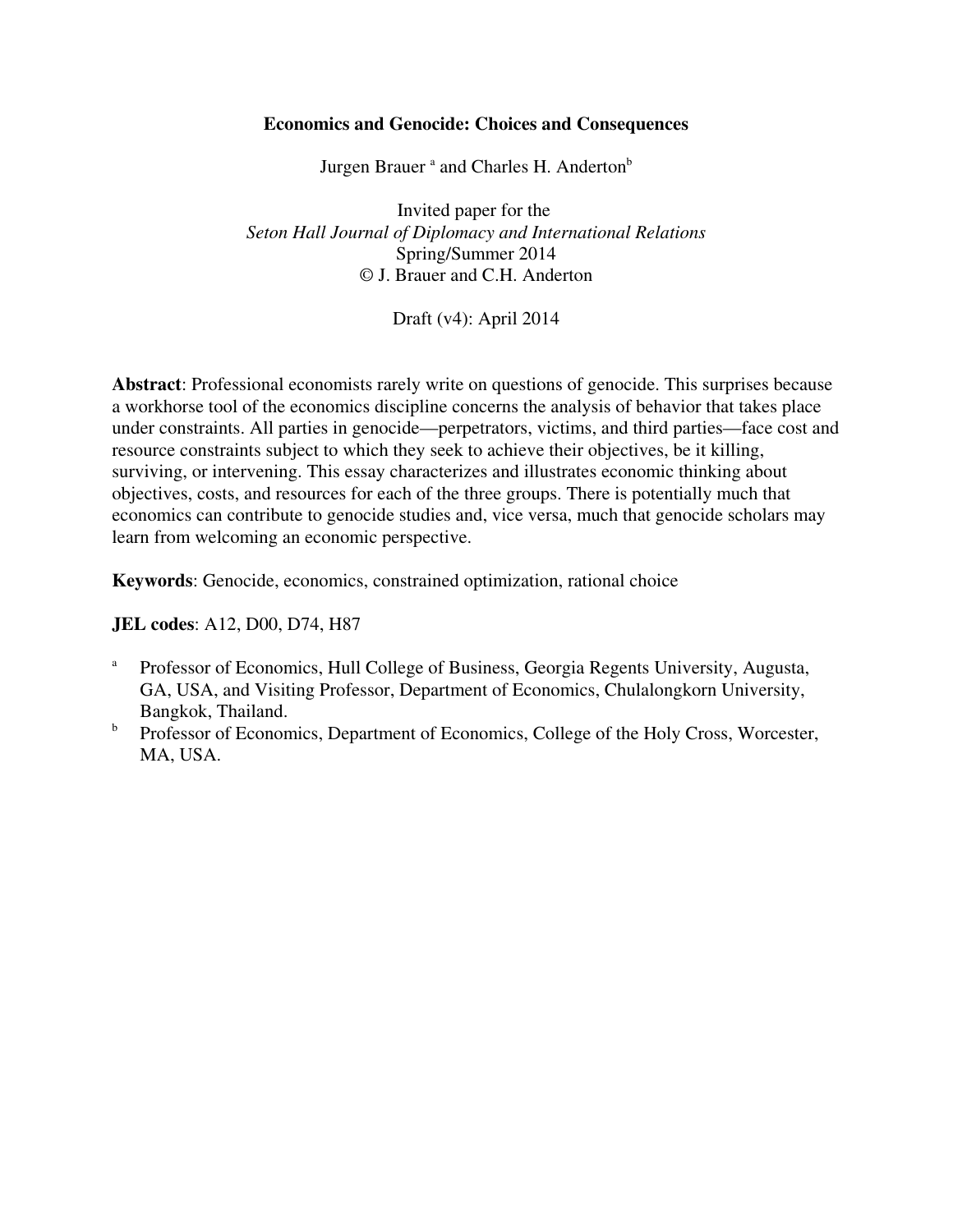# **Choices and consequences**

# *Role Play: What if I were a Genocidal Dictator?*

Mario Ferrero (2013, p. 333) poses an intriguing question: "Are rulers who kill more people more evil than those who kill fewer, or is their choice driven by ... costs?" Is genocidal mass murder a ruler's explicit goal or is it that the cost of committing genocide is lower than the cost of alternative ways of removing people? Think about it: If you were a dictatorial ruler, a "strongman," with an actual or perceived mandate—however come by—to remove members of an out-group from territory held or claimed by your own in-group, how would you go about it? If you were the acknowledged leader of the in-group, what would be the most efficacious way to remove the out-group? Posed this way, genocidal killing is not the obvious answer because the business of killing imposes a cost not just on victims but on perpetrators as well—and in this may lie opportunities for genocide prevention, at least in some cases. Genocide of the Nazi, Khmer Rouge, Rwandan, or of any other variety did not and does not "just happen." Instead, it is shaped by the in-group's cost of committing to one removal choice over another. Importantly, genocide is also the outcome of constraints that shape the out-group's cost of evading removal. Indeed, victimhood may be defined by the effectiveness of binding constraints placed on victims by perpetrators or, conversely, by victims' inability to remove the shackles that bind them. Furthermore, genocide is also the outcome of a set of choices made by third parties. While third parties are neither direct perpetrators nor direct victims, their choices nevertheless may block, deter, or accommodate genocide. Third parties for example can close their borders and remove victims' exit options or they can open their borders at the potentially huge cost of hosting large numbers of refugees. As Ferrero observes, "[o]nce the problem is framed in this way, economics suggests itself as the natural tool of analysis," (p. 333) because economics is—at least in the traditional textbook rendering—a social science that studies private and collective choices made under constraints and the political, economic, and cultural consequences these constrained choices entail.

# *Comparative Genocide Studies*

Once one begins to think about genocide as a practical affair carried out in time and space,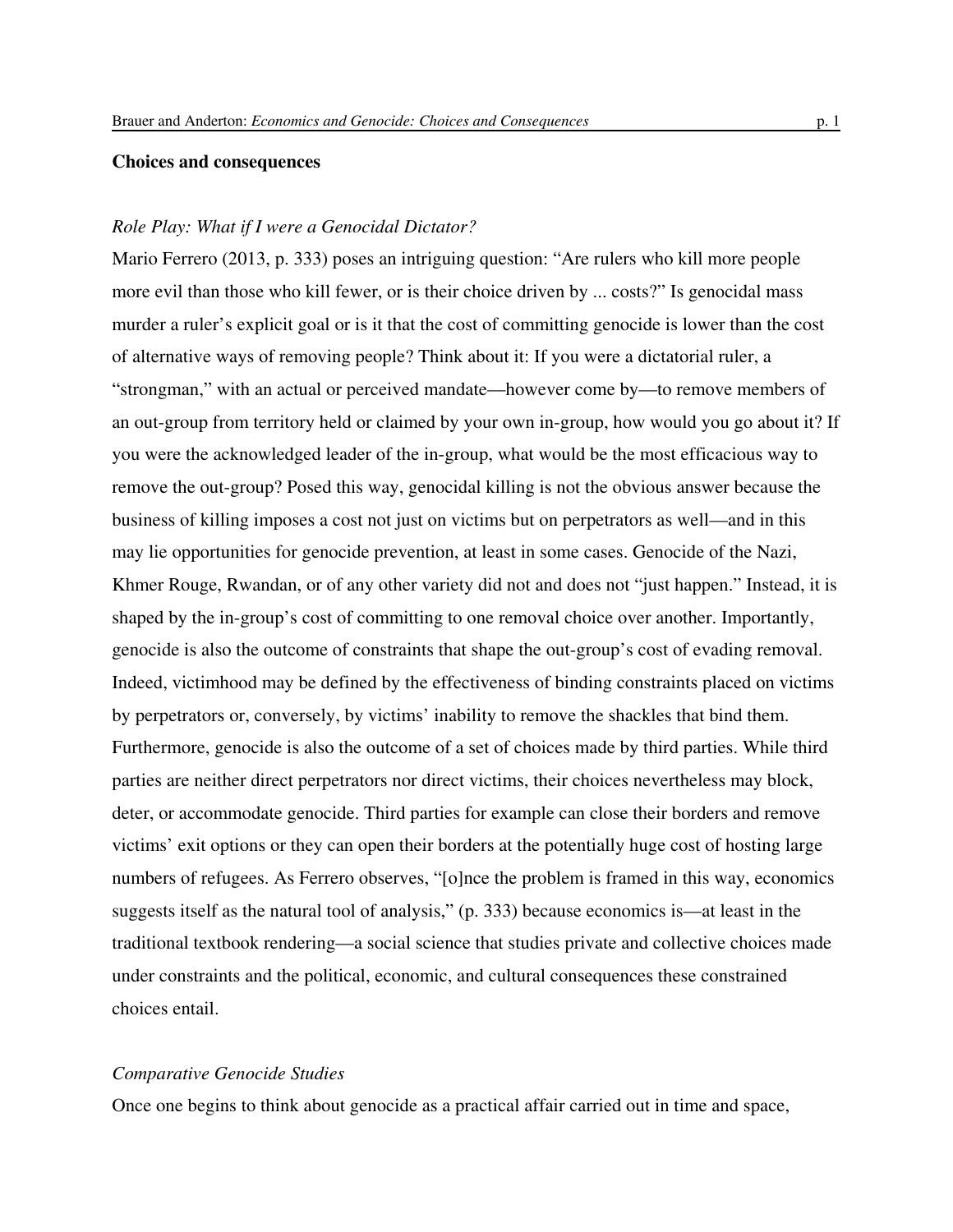differences in the mechanics of genocide—differences in the choices made—quickly become evident. A plausible first cut at explaining these differences from an economic point of view is that different sets of constraints shape the different choices made which, in turn, generate different kinds of observed outcomes. Some of these outcomes formally rise to the level of genocide as defined under the 1948 United Nations Convention on the Prevention and Punishment of the Crime of Genocide. Other outcomes remain "mere" mass killings or other mass atrocities. For the purpose of this essay, we are not interested in whether genocide criteria under international or domestic law are or are not met; instead, we are interested in what factors may determine the choices made and especially in how constraints may shape choices.

Genocide is the outcome of a series of individual conducts or behaviors. Behavior itself is the selection—the choosing—of one option from among a set of options. The pursuit of any one option is constrained by two forces: One reflects an underlying structure of monetary and nonmonetary prices (costs) that alternative courses of actions require an actor to pay; the other reflects an underlying structure of monetary and nonmonetary resources available to an actor with which to do the paying, such as income, credit, grants, loot, connections, or goodwill. Both the costs to be paid and the resources available impose constraints on an actor. When costs are low and resources plentiful, the set of feasible options is larger than when costs are high and resources meager. Costs and resources impose an objective reality on one's subjective preferences or wishes, goals, or objectives.

#### *Constrained Optimal Choice*

As an initial working hypothesis, then, economists posit that any actor in question—perpetrator, victim, or third party—optimizes subject to the constraints. This means to choose from among feasible alternatives the one option that, given the cost-resource structure of constraints, minimizes the actor's expected net cost of achieving a stated objective. To be sure, all of the options may be wholly unpalatable—continue to suffer a tooth ache, or go to the dentist—but in the end a choice will be made. The choice made is circumscribed by the constraints, and it then entails consequences that, when made over many individuals, accumulate into a collective outcome. When the constraints are so binding as to leave one no choice, then the remaining option is "chosen" by default, however reluctant the actor or lamentable the action.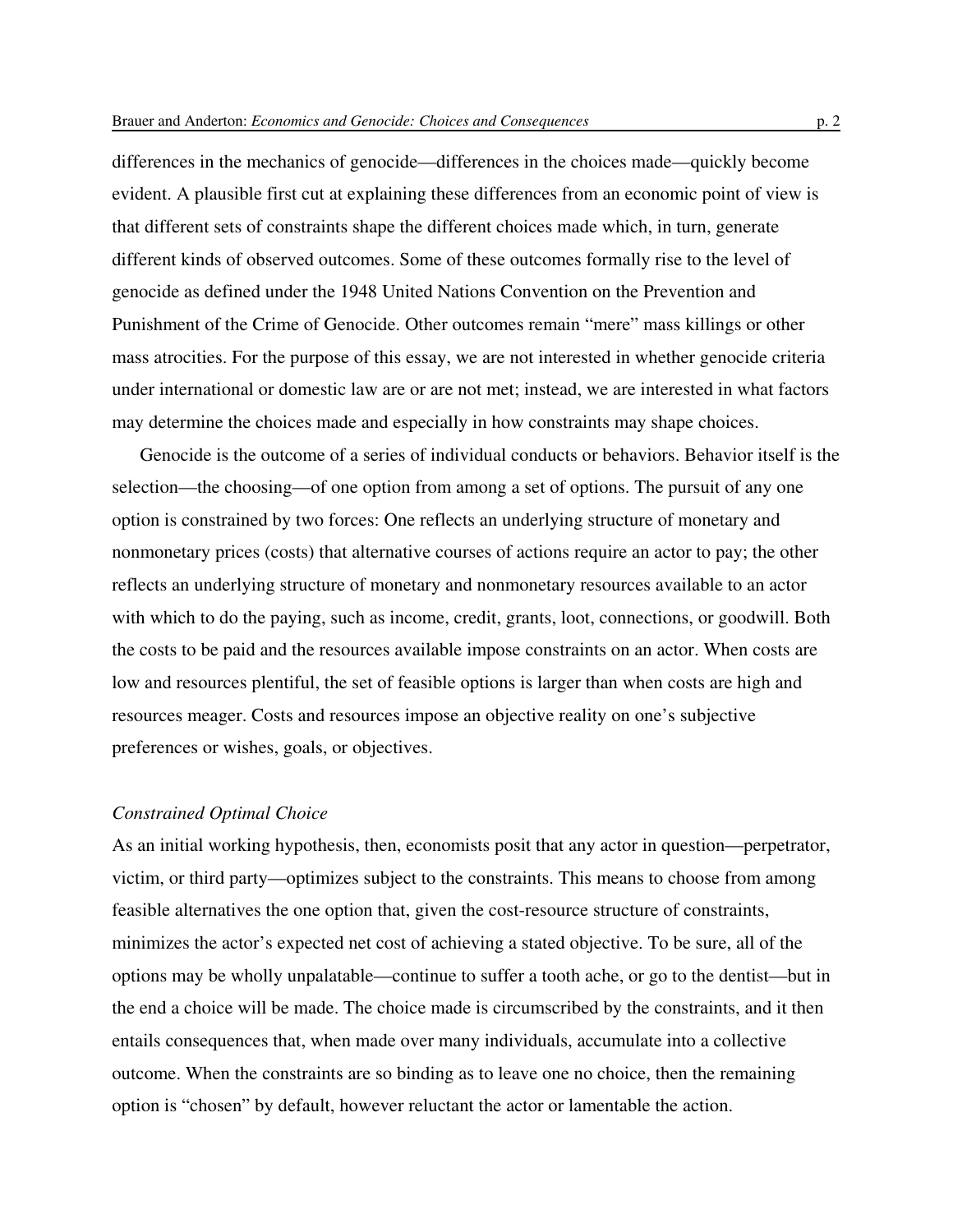Economists refer to this optimization process—the expectation that, given their resources, people attempt to minimize the cost of achieving their objective—as rational. This means that if one feels that suffering the toothache is somehow "better" than going to the dentist, then one is not expected to go to the dentist. Not going to the dentist is the reasonable thing to do, at least for the time being. As indicated, this choice very much may have a coercive feel to it if, for instance, the nearest dental office is 500 miles away or if the office charge is \$10,000. The choice may be ordained by forces—constraints—over which one has no further control. The constraints may be so stringent as to lead to a singularity, the genocidal equivalent of an astronomer's Black Hole, a default "choice" of destruction from which no escape is possible.

Contrary to what is sometimes written or said, there is thus nothing dire about economists' rational choice model approach. In fact, the approach is remarkably unremarkable and might as well be called the constrained optimal choice model. Specifically, "rational genocide" does not mean that genocide is morally defended or defensible; it just means that perpetrators, victims, and third parties each have available to them larger or smaller sets of options, that each of these is constrained by an underlying structure of monetary and nonmonetary costs and resources, and that the selection of any one from among the available options, even if by default, is expected to best fulfill the chooser's objective, however abhorrent the objective and however it is come by.<sup>1</sup>

In this essay, we explore constrained optimal choice from three perspectives—those of perpetrators, victims, and third parties—and, given space constraints, do so in a necessarily simplified way. For perpetrators and for victims, we take the respective objective as given: For perpetrators, it is to remove the victims; for victims, it is to survive the removal. For third parties, it is not so clear just what their objectives may or may not be. Our own objective is to help scope out a potential field of study—the economics of genocide and its prevention—for little has been thought about or written on it.

#### **Perpetrators**

To understand the choices perpetrators make, one needs to characterize (1) their preferences or objectives, (2) the prices they face, as these determine the cost of actions, and (3) the resources available to fund the actions taken in pursuit of the objective. To simplify, we conceive of "the" perpetrator as if he or she were a unitary actor. Realistically, one would want to differentiate at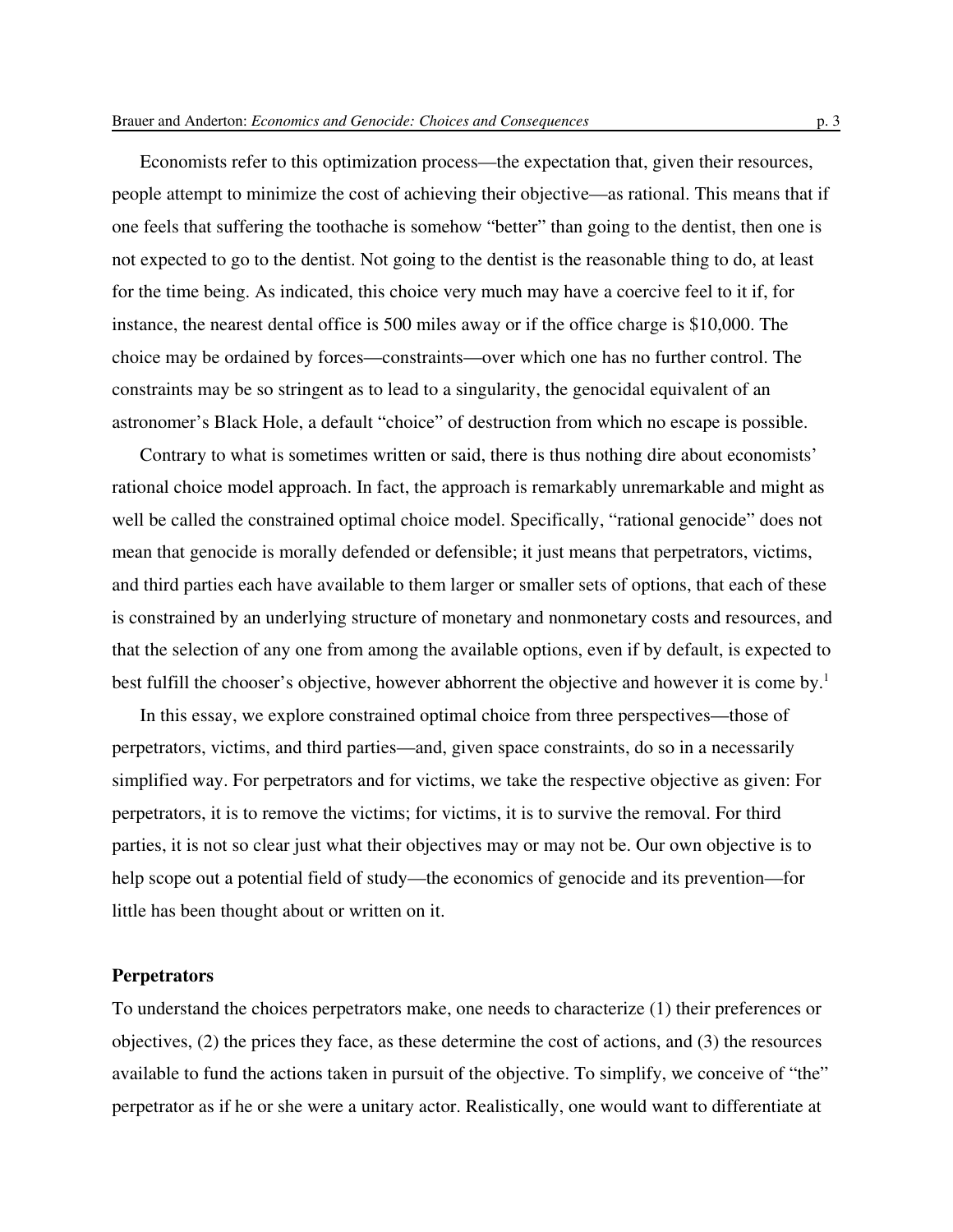least between architects of genocide who conceive of the horror, strategize about it, and issue orders for genocide to be carried out, and the rank-and-file members of an in-group who provide support services and who commit the actual killing.

## *Preferences (objectives)*

If the desired ends, in most genocides, are to overcome a perceived threat to political or territorial control, purify a territory along racial lines, "finally solve" the problem of a persistent rival, grab territory and other assets, or scapegoat a group to solidify the power of the architects, then at least two issues arise instantly. First, we deal here with a *series* of objectives none of which, second, *requires* genocide as a means to accomplish any of the (possibly confused) ends. Certainly, in time, genocide can itself become the objective to be pursued but this need not be the case at the onset of an inter-group conflict, and so it is important to study precursors and possibly self-reinforcing path dependencies in order to prevent escalation to genocide.

Along with thinking about the objective(s) in regard to a group of people, the question arises of whom to identify as members of the in-group and out-group in the first place, and at what cost and with what size of a resource pool to do so. Who is a member of the out-group over which a perpetrator can form preferences? For Nazi Germany, it is frequently thought, identification was to do with designating people of full or partial "Jewish" heritage and necessarily implied a choice of just how partially "Jewish" a person would have had to be. But this is too simple. The list of victims was much larger, and included Poles, Slavs, "gypsies," mentally and physically disabled persons, people of unwelcome sexual orientation or of undesired religious, political, or artistic views, and stemmed from an underlying ideology that, itself, was in a continual process of formation. In South Africa, under apartheid, a similar issue arose with just how "colored" a person had to be in order to be placed in one group of people or another. (Newspapers carried periodic notices that announced reclassification of persons from one group to another.) In Cambodia, "the educated classes" were the target. In the former Yugoslavia, the present Syria, and in many locations in Africa today, identification and stigmatization are crucial.

The wider the net is cast, the larger becomes the ratio of the out-group to the in-group, with the consequence that the in-group becomes more highly "leveraged." Identification and preference formation over an out-group are not automatic, in part because to identify and to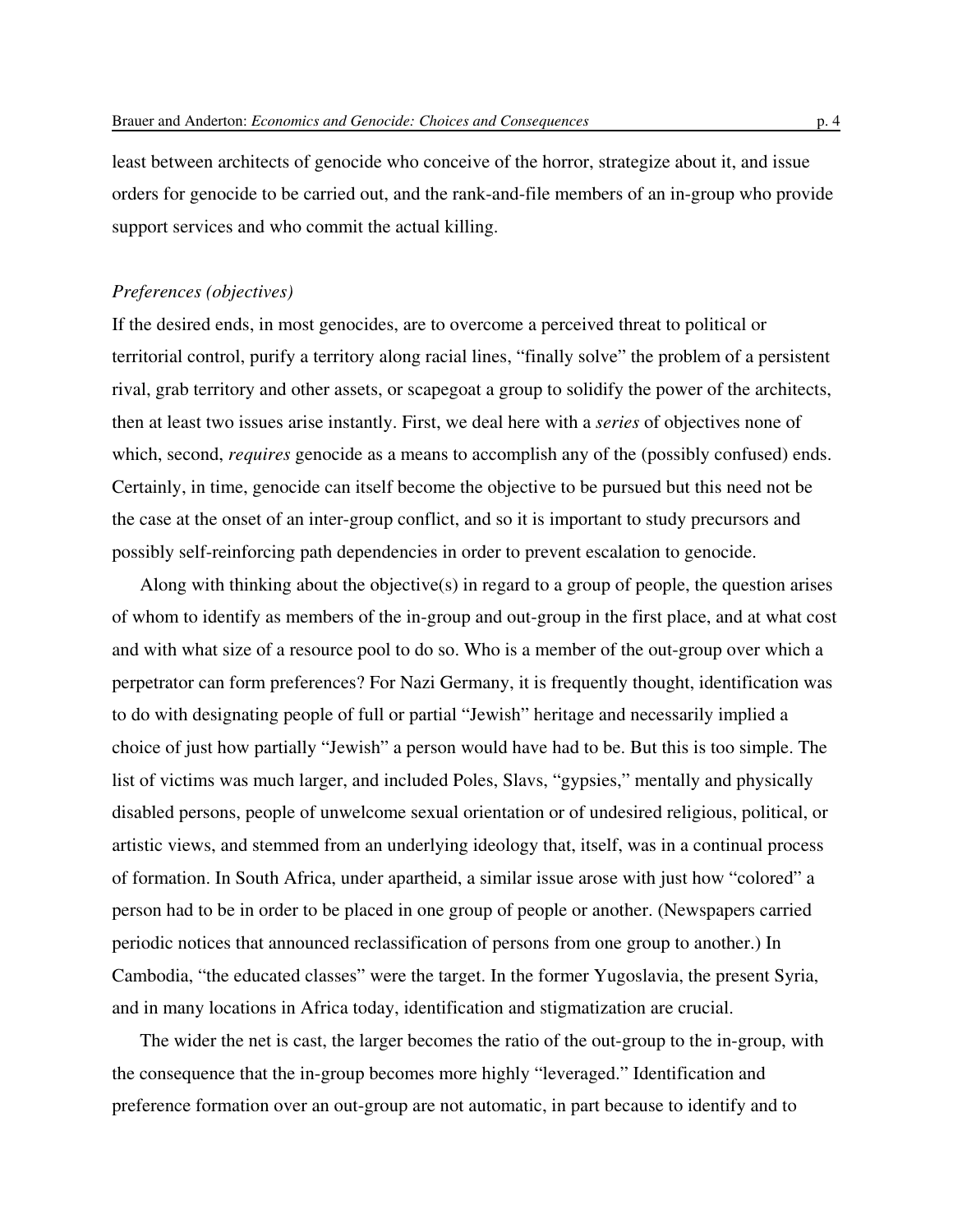assign people to an out-group entails a cost. All else the same, the larger this cost, the more risky leverage becomes as it may overwhelm the capacity of the in-group. Thus, preference formation itself may well be entangled with, and path-dependent on, perpetrator costs and resources. Preferences do not just exist; they come into being. To keep the leverage ratio high, and the preferences "pure," one may expect that perpetrators invent ways and means to facilitate the identification of members of the out-group. It plays into perpetrators' hands if victims are biologically or culturally self-identified, e.g., by physical attributes such as the color of their skin or by social attributes such as an overtly followed religion and style of dress.

## *Prices (costs)*

To do harm to an out-group entails a cost. At a minimum, members of the in-group forgo productive activity in agriculture, industry, or the professions. On occasion, costless random elements may come into unexpected play such as the transmission of diseases against which targeted out-groups have no natural resistence. But as a rule, time, energy, goodwill, physical, and financial resources need to be withdrawn from one use to be employed in the pursuit of another. This is costly and can adversely affect an in-group itself, even to the extent of generating non-compliance within the in-group. To keep the cost of in-group resistance low, perpetrator-architects must control the in-group as much as they must control the out-group. This can lead to police-state kinds of political structures whose cost rises until out-group extermination is accomplished or the in-group regime collapses from within. In contrast, one imagines that societies that deliberately and steadfastly encourage a measure of discussion, debate, and dissent—open societies—are less at risk into spiraling into committing genocidal mass murder as the leverage ratio would likely be small.

Putting aside the rising moral cost, and the cost of dealing with the moral cost, there are other, more "practical" costs to consider. To (re)move victims requires transport, for instance. It requires a minimum of facilities, holding areas, and transshipment areas, along with a minimum of food, drink, shelter, and hygiene. The brutal inhumanity of genocide stems, in part, from perpetrators' recognition that these costs can impose a binding constraint on accomplishing their objective. Removal of victims thus becomes an acute "productivity" problem. Turning victims on themselves can "help." Hence, the frequently observed use of victims in the destruction of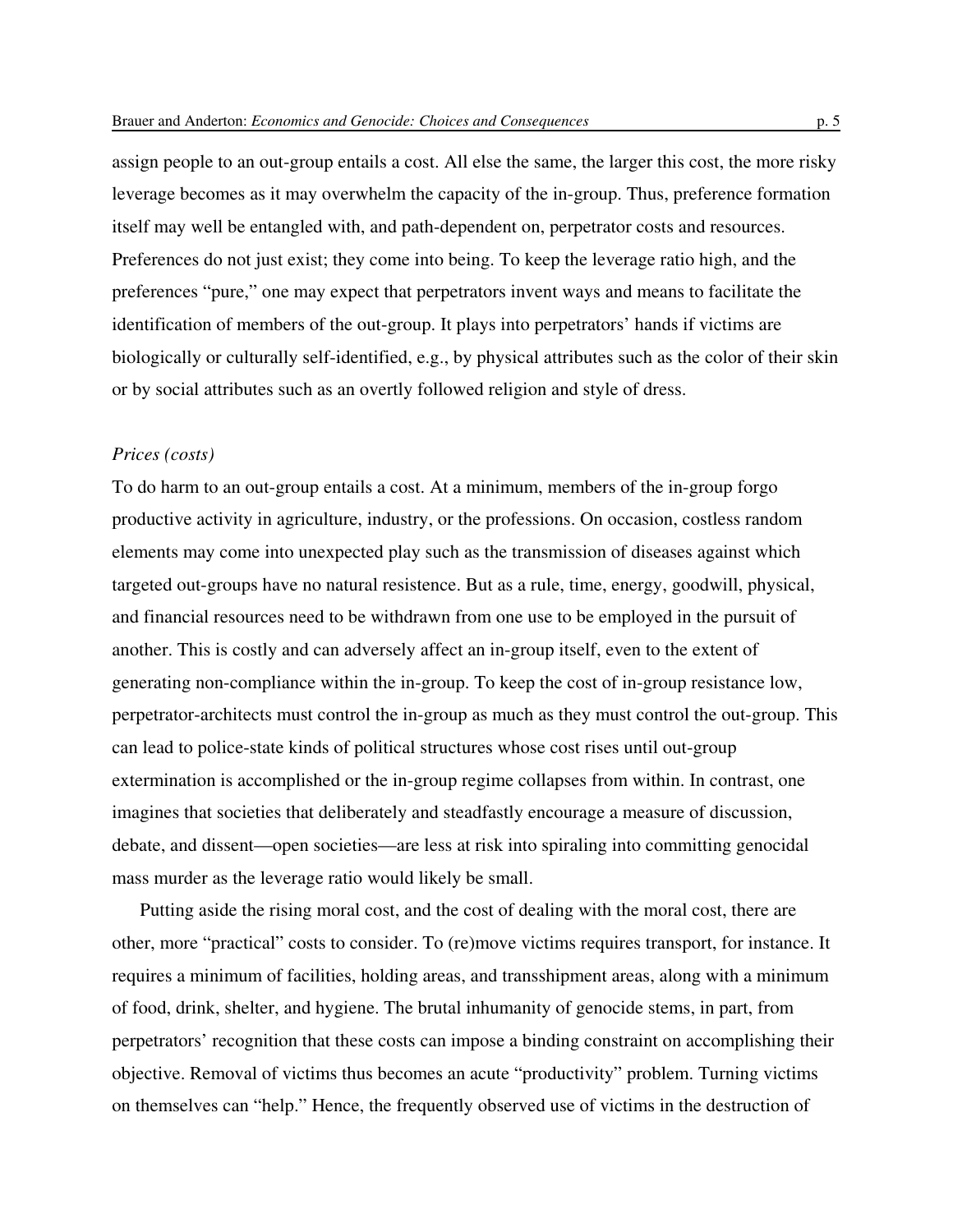other victims.<sup>2</sup> Rounding up victims is costly, too. It is costlier the more wide-open and unconfined is the geographical space into which victims might escape, the less distinguishing are their physical attributes, language, or cultural symbols, the less compliant the in-group, the more inadequate the infrastructure (e.g., radio stations to incite hate), and the more overseas goodwill a perpetrator has to lose, and so on.

All these observations contain pointers. To help devise strategies of how to adversely affect the cost structure of perpetrators, the construction of a comprehensive, systematized, and prioritized list of costs incurred could be helpful. Critically important in this regard is that one not overlook the relative ease with which perpetrators may substitute one means of victim removal with another. Thus, if mass murder by chemical weaponry is made more expensive by the credible threat of intervention, the slaughter need not stop. If no-fly zones are imposed, the slaughter may continue on the ground. If railway lines are bombed, victims can be convoyed in other ways. If genocide architects are credibly threatened with international human rights law only *after* the slaughter has begun, there is little reason for them to stop. Changes in contemporaneous or intertemporal cost differentials induce substitution. Here is a telling quote about substitution from an article authored by Barry Posen: "Insofar as the Serbs were fighting a tough counterinsurgency campaign [against the Kosovo Liberation Army] under the unprecedented condition of direct support of the insurgents by a greatly superior air force [NATO], they may have decided that only the most extreme brutal measures would permit success. Thus the normal brutality of counterinsurgency campaigns that usually stretch out over many years was concentrated in time, and intensified in breadth and depth."<sup>3</sup>

## *Resources*

Perpetrators of genocide need monetary and nonmonetary resources. The larger the resource pool, the "better," and vice versa. Resources consist not merely of cash-on-hand and a steady stream of tax revenues. Tax rates on current income and on savings or other assets can be increased on the general population or specifically on the targeted out-group. Other monetary resources include debt rescheduling, debt forgiveness, or outright debt repudiation, all of which increase cash flow that can be directed toward genocidal purposes. Monetary resources also include the creation of new voluntary or coerced lines of credit, voluntary or coerced grants,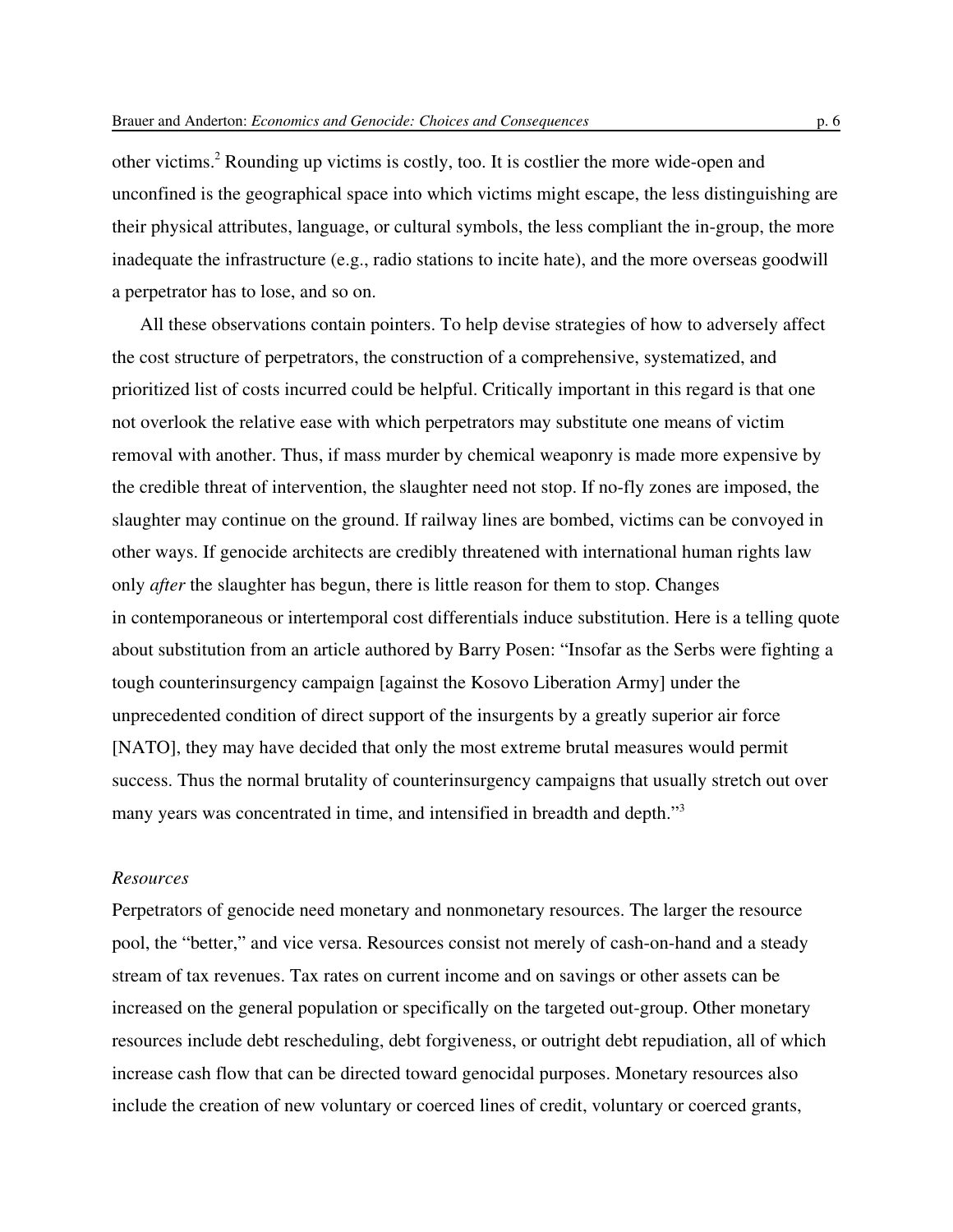theft and looting (for instance of real estate holdings or works of art), the issuance of counterfeit currency, or the unscrupulous sale of natural resources harvested in an unsustainable manner and sold via black markets.

Just as important as money, however, are nonmonetary resources, especially the loyalty, probity, and rectitude of members of the in-group, sympathetic outsiders, and apathetic bystanders. To "circle the wagons" around the in-group so as to increase self-awareness of a manufactured and trumped-up identity is a common tactic, especially so since Napoleonic-style nation-state building commenced some 200 years ago. Nationality is deeply enshrined in the United Nations Declaration of Human Rights: Article 15 states that "(1) Everyone has the right to a nationality [and] (2) No one shall be arbitrarily deprived of his nationality nor denied the right to change his nationality." Nationality is the default position. That everybody has to belong makes for a ready pool of recruits to the cause of nationhood. Self-identification with the ingroup is fostered from kindergarten onward and continually reinforced, especially via broadcast and print media. Control of mass media, and of information more generally, is both a cost but also, if successfully applied, an immensely valuable resource for perpetrators. That identification is also a psychologically and socially legitimate expression of belonging to a culture is not disputed. Our point is that the more members of the in-group can be induced to self-identify with ever more extreme versions of belonging, the fewer resources genocidal architects will have to spend in this regard.<sup>4</sup> They thus free up those resources to be put to other purposes. The issue can be turned around. Nationality, ethnicity, or other forms of group-identity, can become a helpful rallying point around which to mobilize resistance against genocide or mass killing. Perpetrators will want to deflect or destroy such resource-building identity in others, just as they will want to strengthen their own.

## **Victims**

We mean to be careful not to blame victims of genocide for the horror they suffer. The key insight is not that victims choose their misery; instead, the key insight is that victims' choices are *constrained* choices. If, in the end, there is "no way out," then the remaining "choice" is the default option, the singularity of victimhood.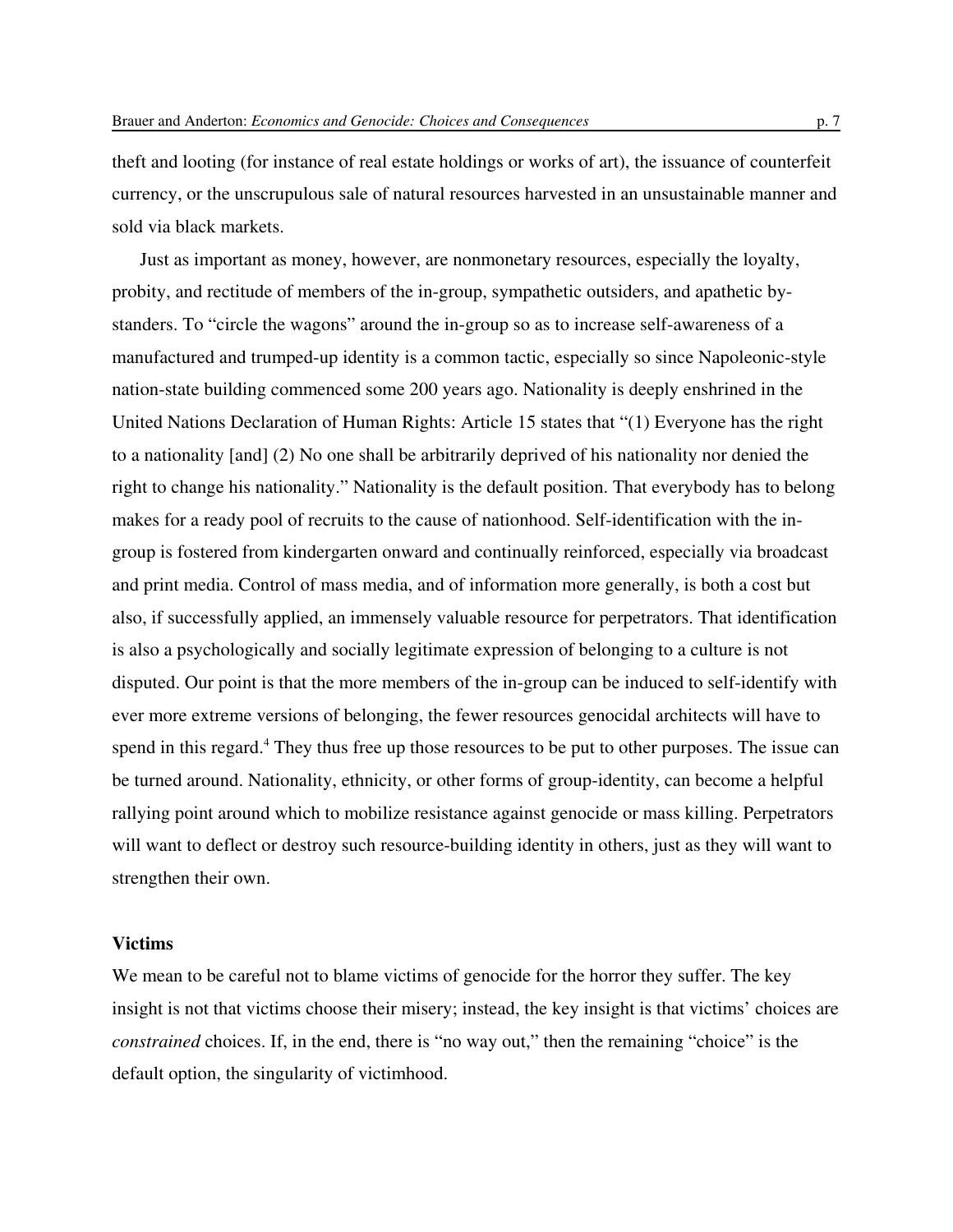# *Preferences (objectives)*

The study of victimhood entails three questions: What do perpetrators do to constrain victims' choice sets? What factors characterize victims' inability to resist constraints put upon them? And what is the role of third parties in expanding or limiting victims' choice sets? Nonetheless, before considering victims' price and resource constraints, it is important to reflect on their preferences and to appreciate just how *conditioned* they can be.

One preference, presumably, is simply not to be caught in the dragnet of group identification in the first place. However, having been identified—and labeled—victims' preferences revolve around daily living, acquiring basic necessities, plotting escape, avoiding capture, or, if captured, avoiding removal, deprivation, torture, or death. What superficially may appear to be a preference change is the result of one's most preferred option having been made infeasible by perpetrators' imposition of ever more binding constraints. The objective then becomes how to carry on *with* the label. Living with a label, however, can lead to desperation and destitution and, among some victims, perhaps also to ever more clouded reasoning and judgment in assessing the best remaining (or optimal) option. This suggests that preference formation and preference switches may not be independent of cost and resource constraints, and that it may be the very objective of perpetrators to place victims into a condition where their only remaining "preference" is to submit, obey, and perish, having given up on life because living is too hard.<sup>5</sup>

A heart-wrenching, yet in its way inspiring change of preference comes from the many cases where persons deliberately sacrifice their desire for life to save the lives of others. Price and resource constraints that once may have been binding in the pursuit of self-preservation are binding no more. One's choice (behavior) changes. One sacrifices one's own life so that others, one hopes, may live. At times, the outcome of such preference changes truly are world-changing. For example, after setting himself on fire on 17 December 2010 over an oppressive bureaucrat's order regarding the location of his fruit stand, Mohamed Bouazizi died of his wounds on 4 January 2011 and became the catalyst for the events since known as the Arab spring.

## *Prices (costs)*

Victims are constrained by costs. We mentioned at the outset that victimhood may be defined by the degree of effectiveness with which perpetrators place binding constraints on victims. Thus,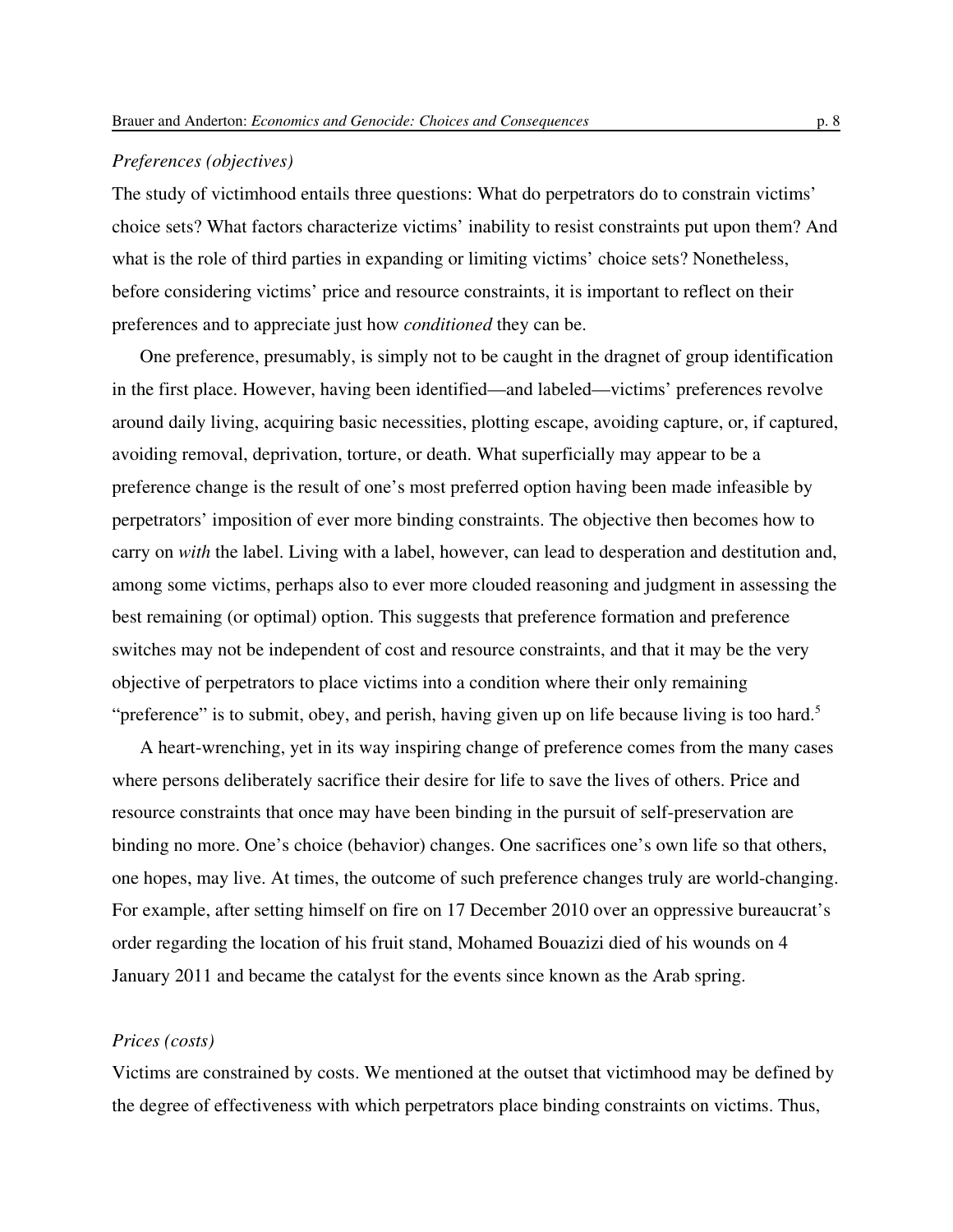exit may be made costly. For instance, booking passage may be made prohibitive. To obtain an exit visa may involve forfeiting all one's assets and savings. Herding victims far inland not only increases the travel and time cost of exit, but raises the cost of being discovered *en route* if exit is attempted clandestinely. Beyond this, the cost of earning a living may be made unduly difficult, for instance with requirements regarding where to set up shop, inspection and license regimes imposed by in-group bureaucrats, restrictions placed on which customers may be courted, which suppliers solicited, and which workers employed. Restrictions may be placed on housing, on schooling, on transportation, on freedom of movement, on congregation for any cultural purpose, and, especially, on communication, particularly with cultural compatriots or third parties beyond the oppressive in-group's realm. Further, restrictions may be placed on, or requirements made, in regard to dress, appearance, and symbols. Food rations may be restricted and medical aid and comfort may be denied. If costs such as these are too severe to bear, the cost constraints become binding.

Conversely, consider how quickly the entire Soviet empire fell once unrestricted passage was granted to East Germans via an opened Hungarian border to Austria. When Mikhail Gorbachev then signaled that Soviets troops stationed in East Germany would not stand in the way of mass migration (a Soviet preference change), the Berlin Wall fell, and for millions of people the cost of movement dropped to near zero, hardly more than a tram ticket and some shoe-leather cost. Selectively reading genocide literature through the lens of the logistics of (attempted) exit and the attending cost helps to bring home the meaning of *constrained* choice. When and where transport infrastructure is inherently limited, strictly controlled, or purposely disabled, constrained logistics helps to explain the corresponding, desperate countermoves by victims to lower any attending costs and highlights the difficulty that third parties may experience in offering exit options.

We already pointed to the importance of the concept of *substitution*: If perpetrators' costs of one action against victims becomes too costly, they attempt to substitute toward another action that can also help achieve their objective. And so it is with victims: Perpetrators aim, it might be said, to remove all substitution options, and the victims themselves and any concerned third parties must therefore aim to make as many substitution options available as is feasible. Genocide may be viewed, in part, as a struggle over either the imposition or deflection of costs.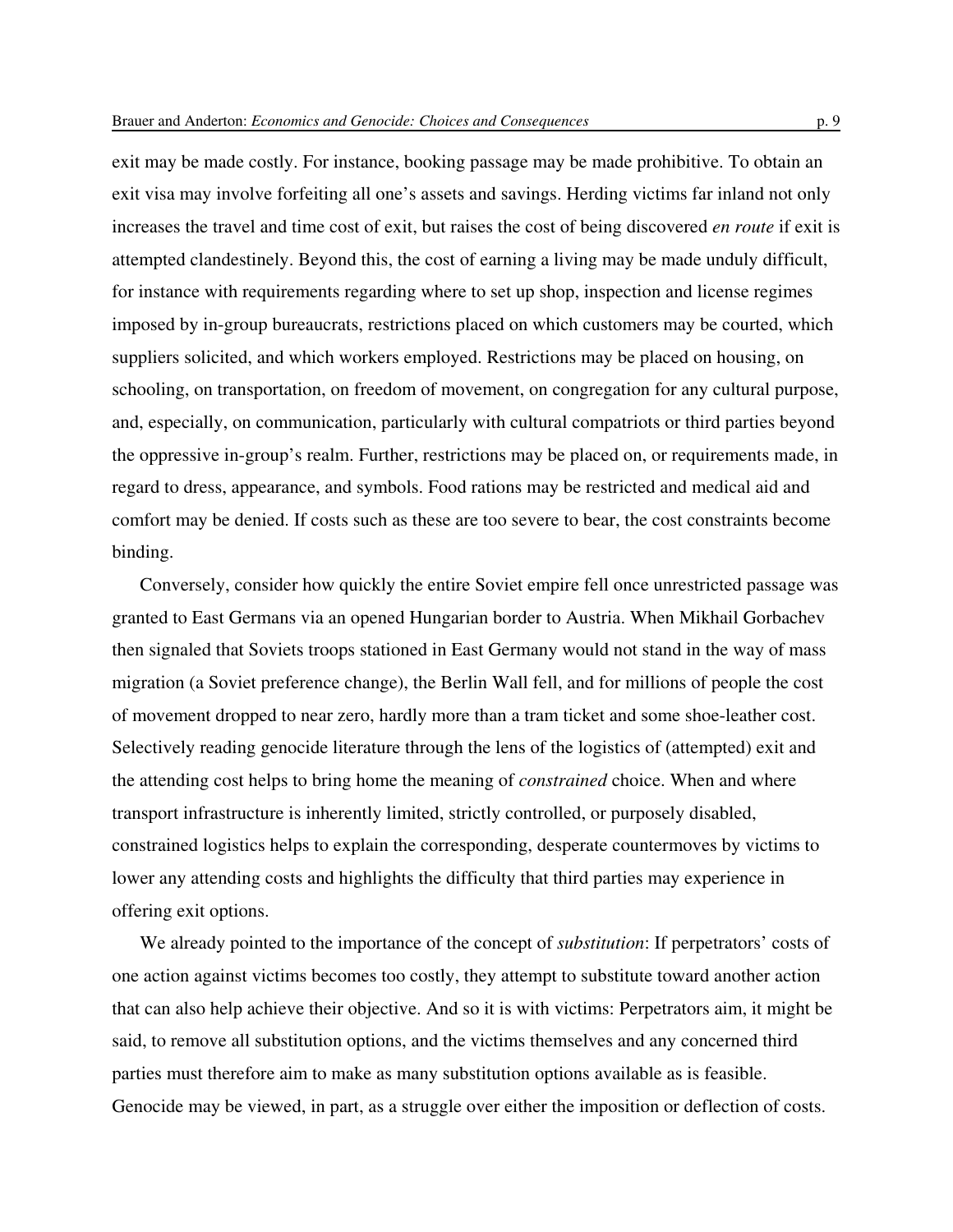Possibly, this can lead to strategic behavior. For example, when perpetrators do aim at mass killing and genocide, they can induce panicked mass migration such that third parties are overwhelmed and attempt to purposely close borders, thereby helping the perpetrator to "bottle up" victims and driving up their cost of escape.

# *Resources*

Victims do have resources. Of these they must be deprived, if one takes the perpetrators' view. A startling nonmonetary resource are families. A targeted out-group's generational survival inheres in its families. It is for this reason that family structures appear especially targeted. Elisa von Joeden-Forgey argues that if genocide is a crime "against the generative power of the group and the institutions that support it," then organizers of genocide target out-group members "in accordance with the roles that they are perceived to play in the group's biological and social reproduction."<sup>6</sup> One distinction between genocide and mass killing is that genocide often aims at the out-group's ultimate resource: it's reproductive ability.

Punitive taxes, limited education or employment opportunities, underpaid jobs, coerced labor, forced dissaving, asset surrender, and outright confiscation, theft, and looting are other tools in the perpetrator's arsenal. In addition, especially in societies based on agriculture, grazing, or hunting, restrictions on or removal from land limits the out-groups' resource base to sustain its livelihood. The poisoning of wells, salting of vegetation, and burning of homesteads are means of subjugating, reducing, or eliminating members of the out-group. However, victims with international connections, those with foreign-language skills, those already settled overseas and with a degree of lobbying influence over the governments of their adopted countries, those with special ingenuity and easily portable skills, those with charm and verve, those with wellplaced in-group family members, friends, or colleagues, those still young, agile, and swift, those who perchance live near stretches of relatively open borders, all possess resources which widen their options by enabling their choices. Undermining actual and potential external connections by limiting or monitoring communication and transportation, by requiring residence registration, passport confiscation, and the issuing of special identity cards, correspondingly restrict the sets of feasible choices over which victims could optimize.

But even if one has the resources to escape, resources by themselves are not enough to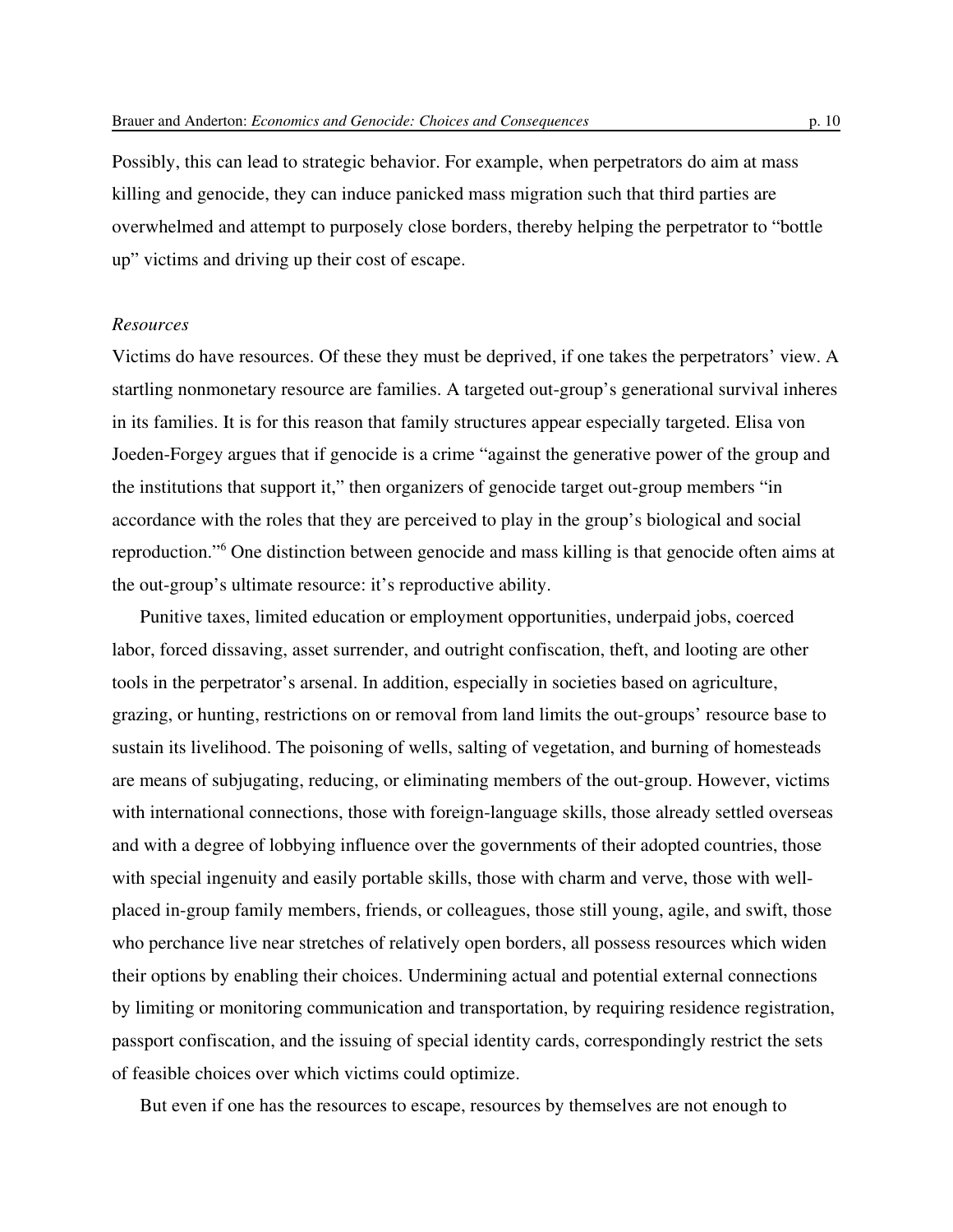determine the choice made. They must be weighed against both the cost and the objective. Even in the face of plentiful resources, the cost of leaving friends and family behind, of consigning them to fate, and possibly to death, has kept many eventual victims from leaving when they had the chance. The sparse language of economics—preferences, prices, resources—takes in all possible combinations to help one understand the production of terror, or of triumph against the odds.

#### **Third parties**

#### *Preferences (objectives)*

Since the 1990s, a theoretical and empirical literature in economics and quantitative political science has begun to emerge, which explicitly considers the nature and role of third parties in actual or threatened violent conflict. Third parties can act, or fail to act, unilaterally or multilaterally and with respect to either or both sides of a conflict. Third parties bring their own distinct interests (preferences) to bear. This was, of course, always clear but the modern interest in third party conflict intervention lies in understanding the nature and role of the United Nations in its peacekeeping, peacemaking, and peace-enforcement functions (see, especially, the Preamble and Chapters VI and VII of the UN Charter). UN peacekeeping of any description is an intervention in the affairs of its sovereign nation-state members and, under UN rules, subject to prior approval by the UN Security Council, especially its permanent members. In practice, therefore, UN peacekeeping reflects the diverse private interests of its members. But even when UN missions are approved, yet other private interests determine who will supply bullets, bodies, and bucks (i.e., equipment, troops, and money). The collective UN preference that eventually emerges is a complex amalgam of very many private, member-state interests and perhaps explains why since the end of the cold war period more intervention missions appear to have been "parceled out" to regional groupings such as NATO and ECOWAS within which member interests might be somewhat more aligned.

In addition, Alan Kuperman has articulated the potential for "moral hazard," that an emerging norm of perceived promise or prospect of third party intervention by outsiders (the notion of the Responsibility to Protect) "encourages the excessively risky or fraudulent behavior of rebellion by members of groups that are vulnerable to genocidal retaliation, but [the emerging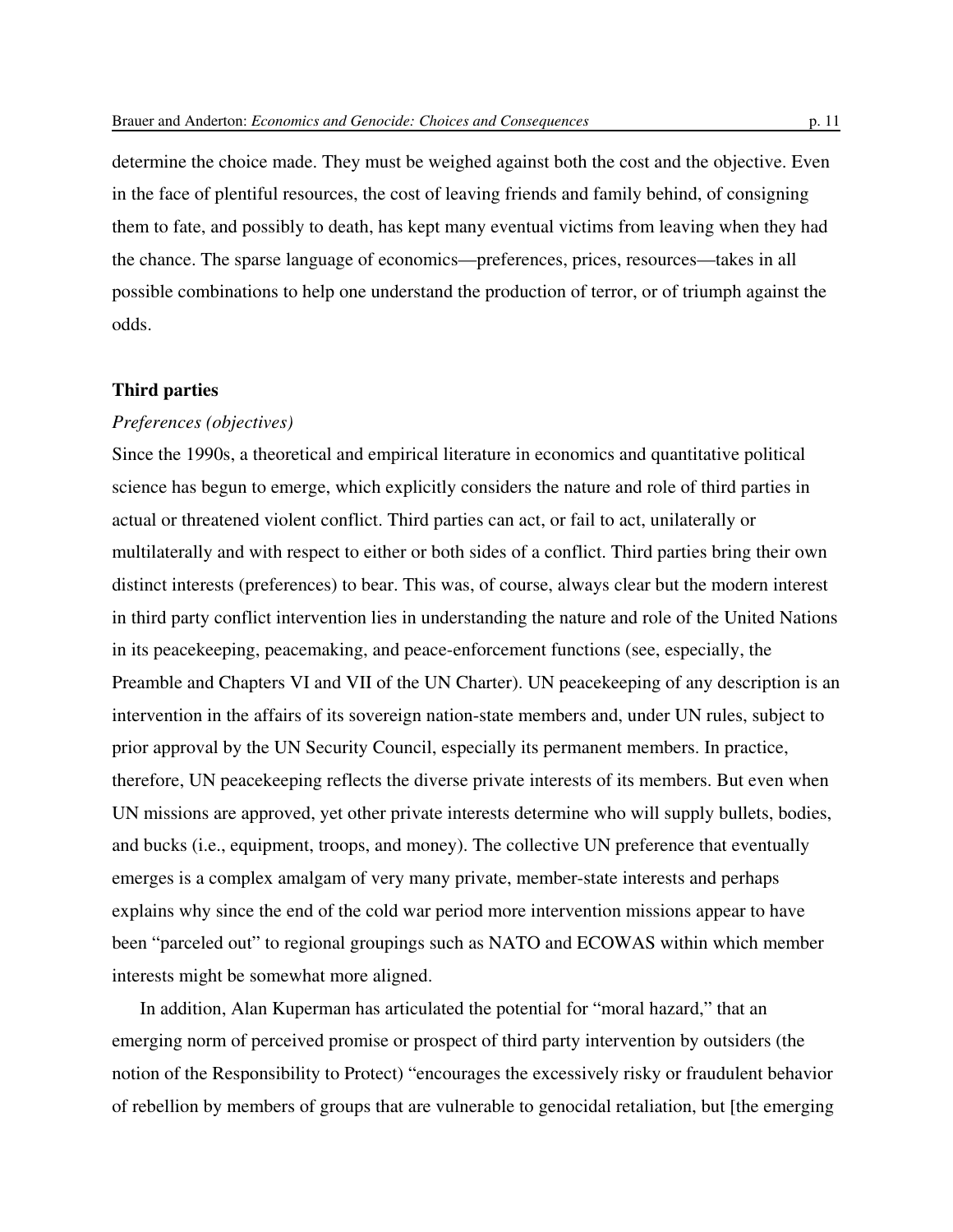norm] cannot fully protect against the backlash. The emerging norm thereby causes some genocidal violence that otherwise would not occur." Thus, preferences may not only be conditioned on costs and resources, they may be conditioned across perpetrators, victims, and third parties as well, giving rise to strategic behavior.<sup>7</sup>

## *Prices (costs)*

If neighbors unconditionally opened all border gates to accept all deportees or refugees, could genocide ever occur? Yes, it could, if a perpetrator deliberately closed its side of a border. But if the perpetrator's preference is for removal rather than extermination, borders would not necessarily be closed. Presumably, it would be cheaper to just let the out-group go. However, a recipient state may be unwilling to open its border if it fears facing potentially huge costs in welcoming victims. Jordan, for instance, with a population of about 6.3 million people (in 2011), hosts about 2 million Palestinian refugees, 1 million Iraqi refugees, and 600,000 Syrian refugees.<sup>8</sup> Inasmuch as a neighboring state has sufficiently strong border-protection forces (and the budgetary resources), it may thus choose to close off the relevant borders and trap potential genocide victims in the perpetrator state. But where population density is low, borders are long, and terrain is vast, difficult to patrol, or ill-controlled, the cost of sealing borders is high. Thus, whatever the preferences of the potential recipient state, it will likely receive refugees. For example, during the Rwandan genocide in 1994, it was widely reported that about 2 million people fled westward toward the DR Congo. Less well-known is that about another 1 million people fled eastward into Tanzania.

Geographically distant interveners incur considerable costs of troop mobilization and logistics, one reason why probably only the United States could effectively invade Saddam Hussein's Iraq and, in time, depose him. Apart from monetary costs, there are internal political or audience costs in that any intervention may have to be justified to one's own voters. For instance, whereas the U.S. did intervene in Iraq, France and Germany stood apart. Transportation, communication, and information costs can play a huge role in addressing genocide. Although we are not aware of any evidence-based, statistical study on distance and intervention, as a rule of thumb it would appear that where news travels slowly or over long distances, the cost is necessarily high, and a particular crisis may have run its course by the time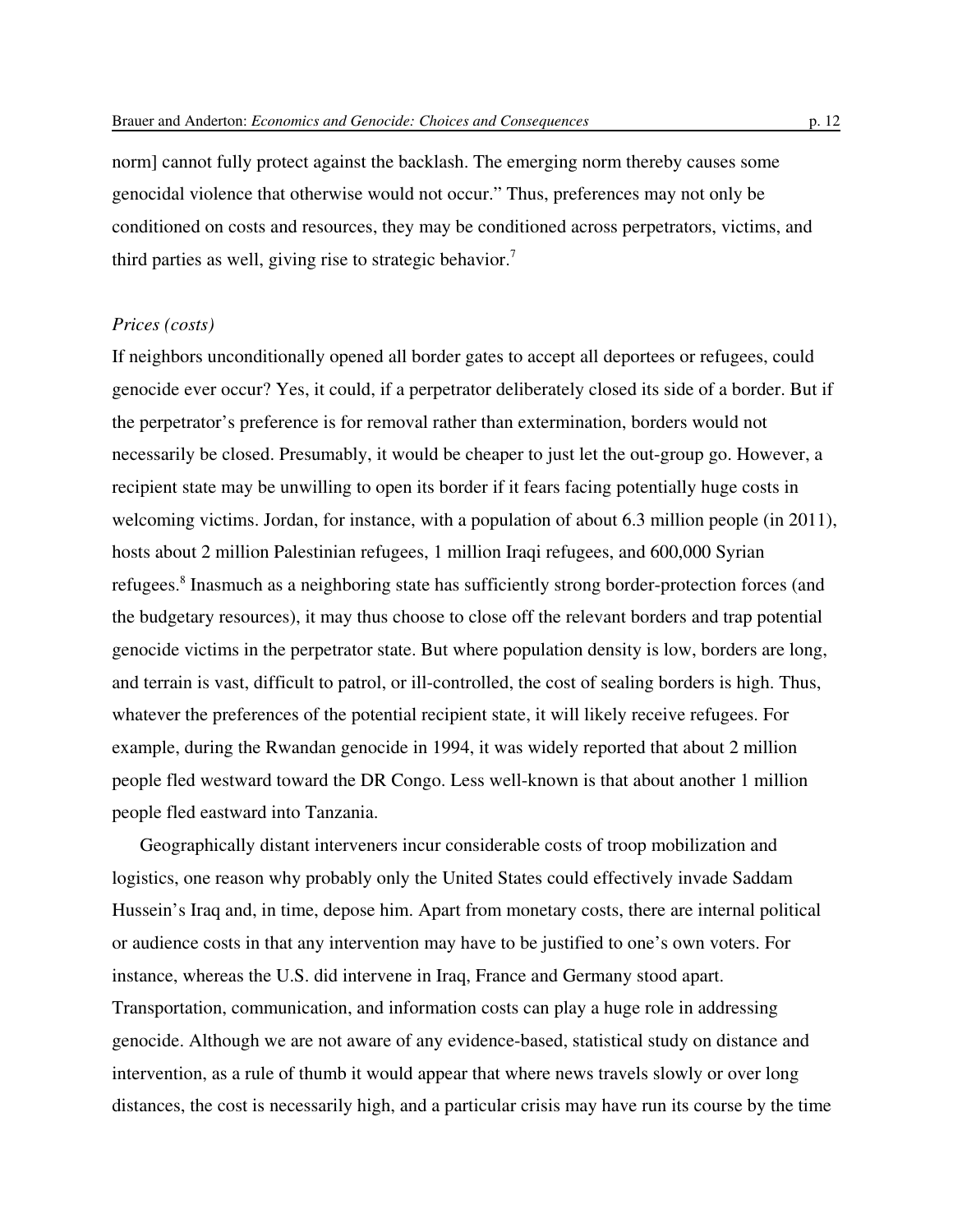potential interveners, even if willing and able, hear about it. Modern, electronic communications have brought down this cost, even to the extent that commercial news media and not-for-profit humanitarian organizations can acquire satellite images and broadcast news of impending or developing atrocities. For instance, although one cannot tell just what effect the media may have had, the violence perpetrated against Rohingya people in Rahine state in Myanmar/Burma in 2012 could conceivably have been worse than it already was, were it not for the mobilization of global opinion that media attention may have brought to the long-standing violence.

If any third party faces potentially high costs, it may look for cost-sharing. This introduces an element of delay and coordination costs, as the joint willingness and ability of various third parties need to be coordinated. This is a particular bane of the United Nations of course: Intervention almost always seem to be too little, too late. Effective measures to lower this cost may lie in multilateral agreements aimed at creating a permanent UN intervention force, prefunded, with pre-positioned equipment, and a mandate of automaticity, that is, automatic intervention when predetermined trigger point (or set of trigger-points are breached).<sup>9</sup> A problem with coordination lies in free-riding: Intervener A waits for intervener B to go ahead and bear the cost. Hence, the oft-experienced complexity with and delay in multilateral action. A potential solution here is to create as many partially private benefits as possible, prior to a crisis, so that as many parties as possible have a privately-motivated, but consequent joint public interest in sharing the cost of an intervention.

## *Resources*

As is true for perpetrators and victims, the resources of potential interveners are limited. The most prominent case again is that of UN peacekeeping. As there is no permanent peacekeeping budget, each mission is separately staffed and funded, an ominous signal to potential perpetrators and victims alike. But third parties do have other resources that can be brought to bear. The internet, smart phones, and social media have raised global audience costs to local dictators. No longer is it possible to hide in the shadow of news dispatches that, in years past, could take weeks and months to cross the oceans. Third parties, especially nonstate parties, can mobilize and generate severe audience costs for perpetrators. But audiences—and the media needed to generate them—are a fickle resource, one that can wax and wane with astonishing speed.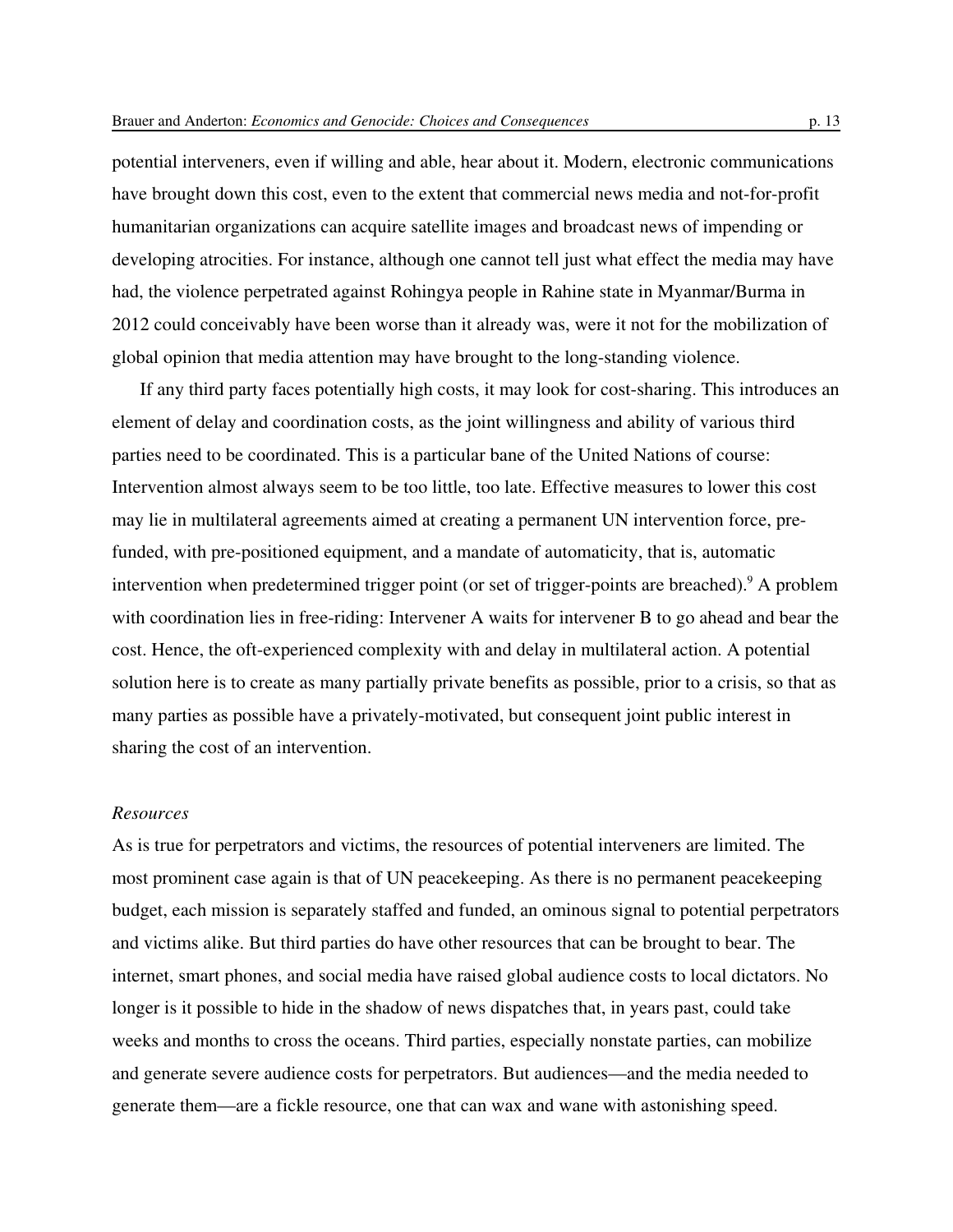Building trade and investment links may prove more durable in this regard, as well-connected people within potential perpetrator states may stand to lose important private benefits, e.g., tourism receipts. This may be considered a type of resource for would-be interveners, as the loss of in-group member's private gain may induce them to lobby for the reduction of violent behavior against the out-group. However, the benefits of trade and investment need to be wellspread among the elite (call this an "inclusive elite") as it may be of little use to create a highly restrictive elite that is able to squirrel proceeds into safe heavens overseas while committing heinous crimes at home, or simply standing by when they are committed. Perhaps much can be learned from the literature on "smart sanctions" that emerged in the aftermath of the 1991 Persian Gulf war. Initially, sanctions aimed at Saddam Hussein adversely affected the poorer population and left the elite largely untouched. Smart sanctions examined more closely how to design, target, and implement sanctions that would help protect vulnerable people while pressuring decisionmakers to change course. Smart sanctions are, in part, about leveraging third party resources to impose costs unacceptable to perpetrators.

Public sector resources are built on private sector foundations that, beyond some threshold, tend to strengthen and reinforce the workings of the private sector. Thus, infrastructure related to public transportation, public education, public health, public safety and emergency services, and the like, ultimately are built from tax contributions spent so as to enhance private sector productivity. Importantly, this includes fundamentals such as a clear, swift, and reliable civil and commercial system of law, stable money and a well-supervised financial system, land registries, zoning, management, and environmental services, and so on. Even culture, such as aspects related to the building of a pluralistic and tolerant outlook on life, is a resource that third parties can (fail to) bring to bear when dealing with questions of impending genocide. To help build these private and public sector economic, political, and cultural resources in locations potentially vulnerable to genocide should be viewed as part of an overarching, long-term genocide prevention strategy.

## **Conclusion**

Just three words—preferences, prices, and resources—can go a long way to help focus and systematize one's thinking about and understanding of genocide. Economists generally take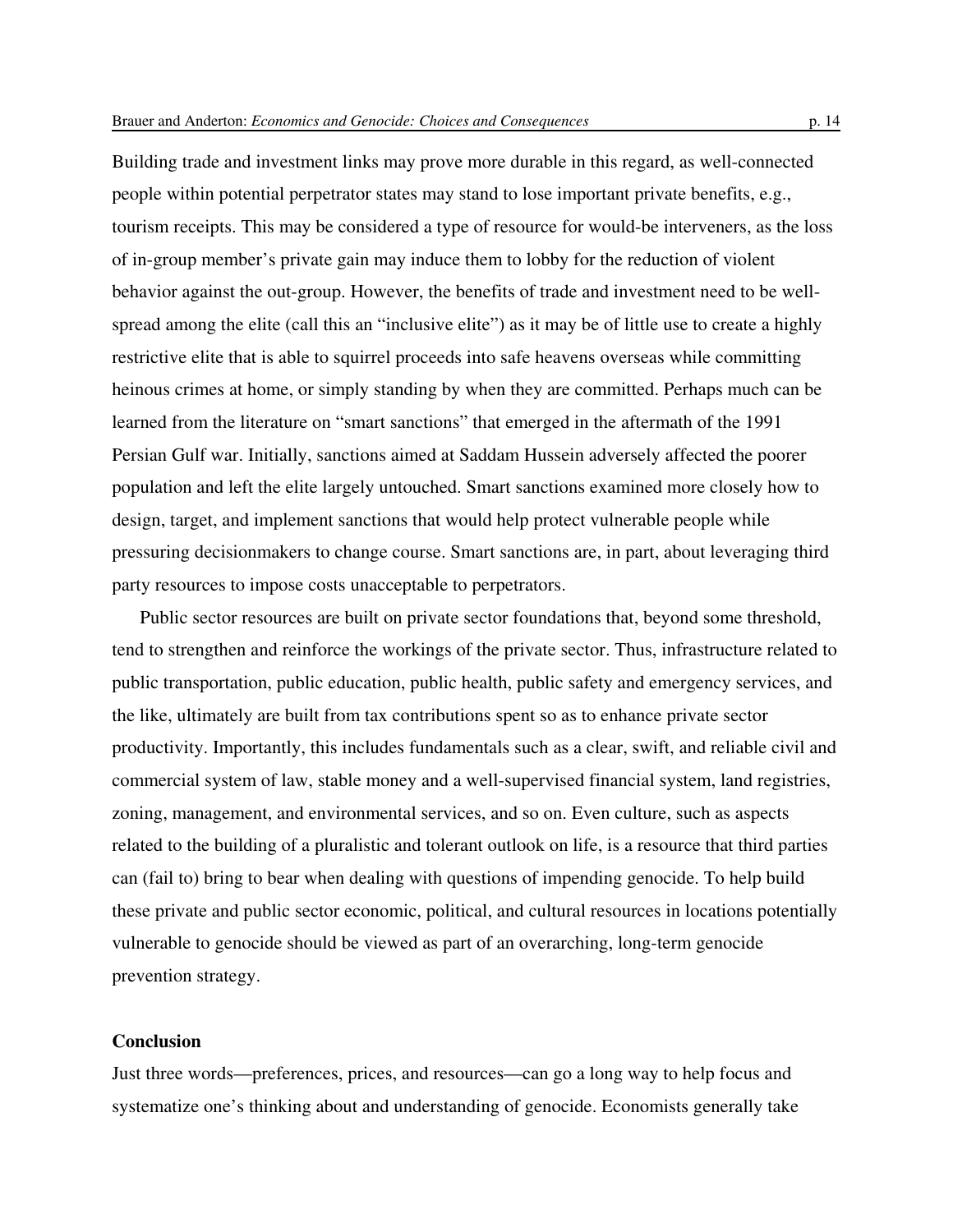preferences as given, but behavioral economists (and other specialists) have begun to unravel preference formation, and there may exist important interaction effects and path-dependencies connecting preference formation to cost and resource constraints. But even on their own, these constraints help shape behavior that can impede or facilitate genocide. Thus, genocide is not fate: Instead, it is an *option*, a chosen behavior, facilitated or impeded by the constraints within which it is to be carried out. The possibility or actuality of genocide very much comes down to a struggle over making cost and resource constraints binding. Inasmuch as economics is a social science that studies the optimization of constrained choices, there is potentially much that it can contribute to genocide studies.

# **Notes**

1. In addition, it has long since been recognized that humans' ability to think rationally through multiple constellations of preferences, costs, and resources is limited. This is not only because of finite intellectual resources per se (bounded rationality) but also because of psychological limitations in making choices under duress or because of choice-framing effects or inherent biases to which humans are subject (behavioral economics).

2. To raise perpetrator cost, one should consider to assist groups of victims to band together (although not necessarily physically as this could assist targeting them), even if, post-crisis, they disband again into their original groupings.

3. Posen (2000).

4. The empirical literature by and large confirms that ethnic factionalization appears more consequence than cause of genocide or, at least, of civil war and the mass atrocities that go along with it.

5. Several historical examples of this are given in the case studies in Totten and Parsons (2013).

6. Von Joeden-Forgey (2010, p. 78).

7. Actual or potential intervention is not limited to nation-states. Very many non-state actors exist such as diaspora communities (e.g., Tamils in Canada; IRA sympathizers in the northeastern U.S.; Jews around the globe; Kurds in Germany, and so on). In addition, many thousands of not-for-profit, humanitarian relief organizations such as Médecins Sans Frontières, Oxfam, the International Red Cross and Red Crescent Movement, and Catholic Relief Services operate, and whose work includes a conflict prevention, in-conflict intervention, and/or postconflict assistance component. Furthermore, non-state party conflict transformation, negotiation, and resolution specialists have also sprung up, often referred to as "Track Two" or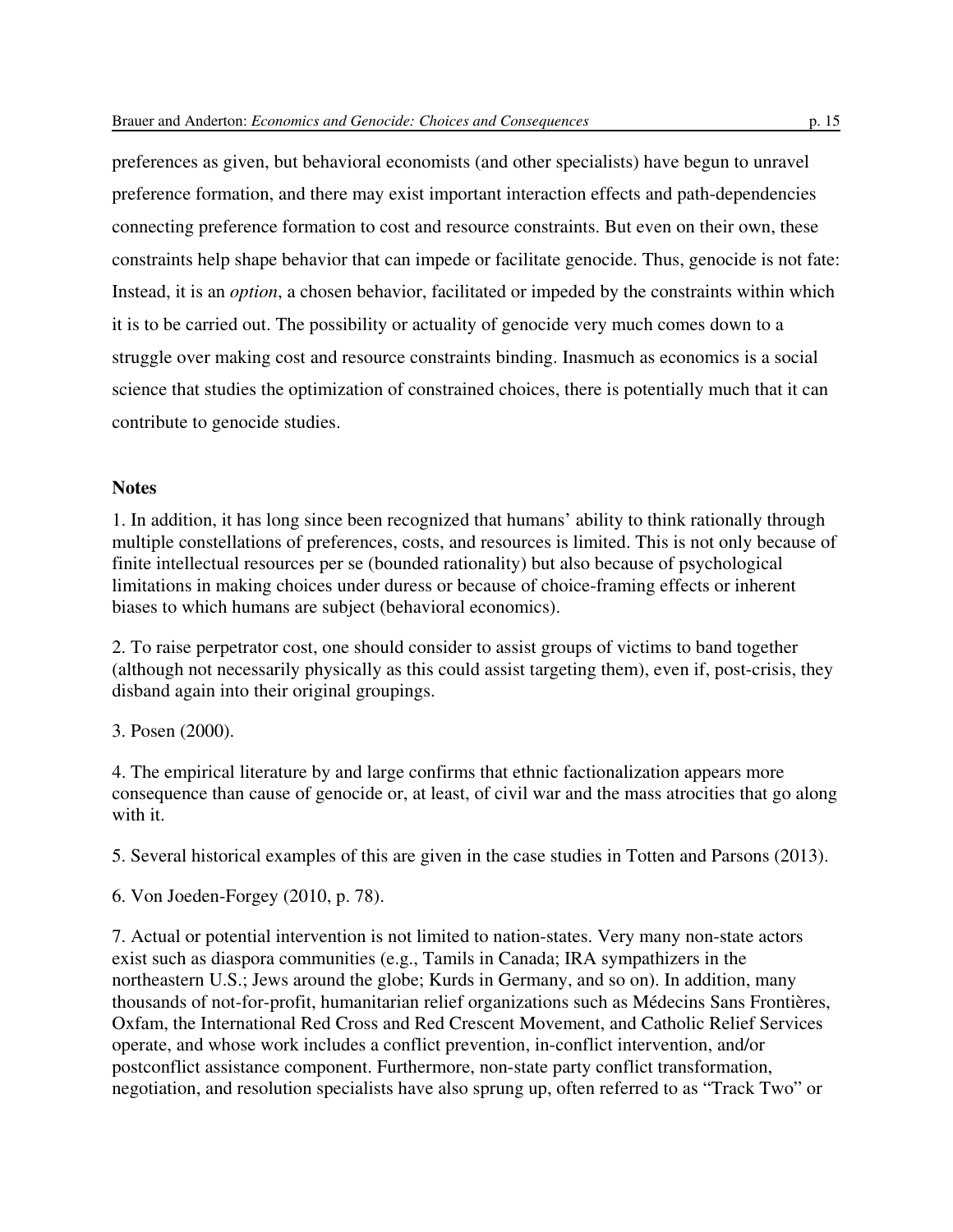"Second Track" diplomacy.

8. Most of the Palestinian refugees have been granted Jordanian citizenship. Still, the ratio of the noncitizen-to-citizen population in Jordan is very high.

9. Any trigger-point agreement, even if initially set high, is probably better than not having any trigger-point at all. A counter-argument, that genocidal murder then might be"free of charge" up to the trigger-point, does not convince since it is "free of charge" without any trigger point also. Another counter-argument, that an offender could kill up to the trigger-point, wait, and then kill again up to the trigger-point, is valid and would need to be addressed in negotiating a practical definition of trigger-point (or points) and automaticity. One would not want to institutionalize counter-productive incentives. For example, one could think of combining an "automatic" with a "probabilistic" scheme, i.e., automatic beyond a certain level of misconduct, and probabilistic before then.

# **For further reading**

- Anderton, Charles H. and Jurgen Brauer, eds. [under contract] *Economic Aspects of Genocide, Mass Killings, and their Prevention*. New York: Oxford University Press.
- Fein, Helen. 1979. *Accounting for Genocide: National Responses and Jewish Victimization During the Holocaust*. New York: Free Press.
- Ferrero, Mario. 2013. "You Shall Not Overkill: Substitution Between Means of Group Removal." *Peace Economics, Peace Science, and Public Policy*. Vol. 19, No. 3, pp. 333-342.
- Kuperman, Alan J. 2008. "The Moral Hazard of Humanitarian Intervention: Lessons from the Balkans." *International Studies Quarterly*. Vol. 52, pp. 49–80.
- Lemkin, Raphael. 1944. *Axis Rule in Occupied Europe: Laws of Occupation, Analysis of Government, Proposals for Redress*. Washington, D.C.: Carnegie Endowment for International Peace.
- Meierhenrich, Jens, ed. 2014. *Genocide: A Reader*. New York: Oxford University Press.
- Posen, Barry R. 2000. "The War for Kosovo: Serbia's Political-Military Strategy." *International Security*. Vol. 24, No. 4 , pp. 39-84.
- Totten, Samuel and William S. Parsons, eds. 2013. *Centuries of Genocide: Essays and Eyewitness Accounts*. 4th edition. New York: Routledge.
- Valentino, Benjamin A. 2004. *Final Solutions: Mass Killing and Genocide in the Twentieth Century*. Ithaca, NY: Cornell University.